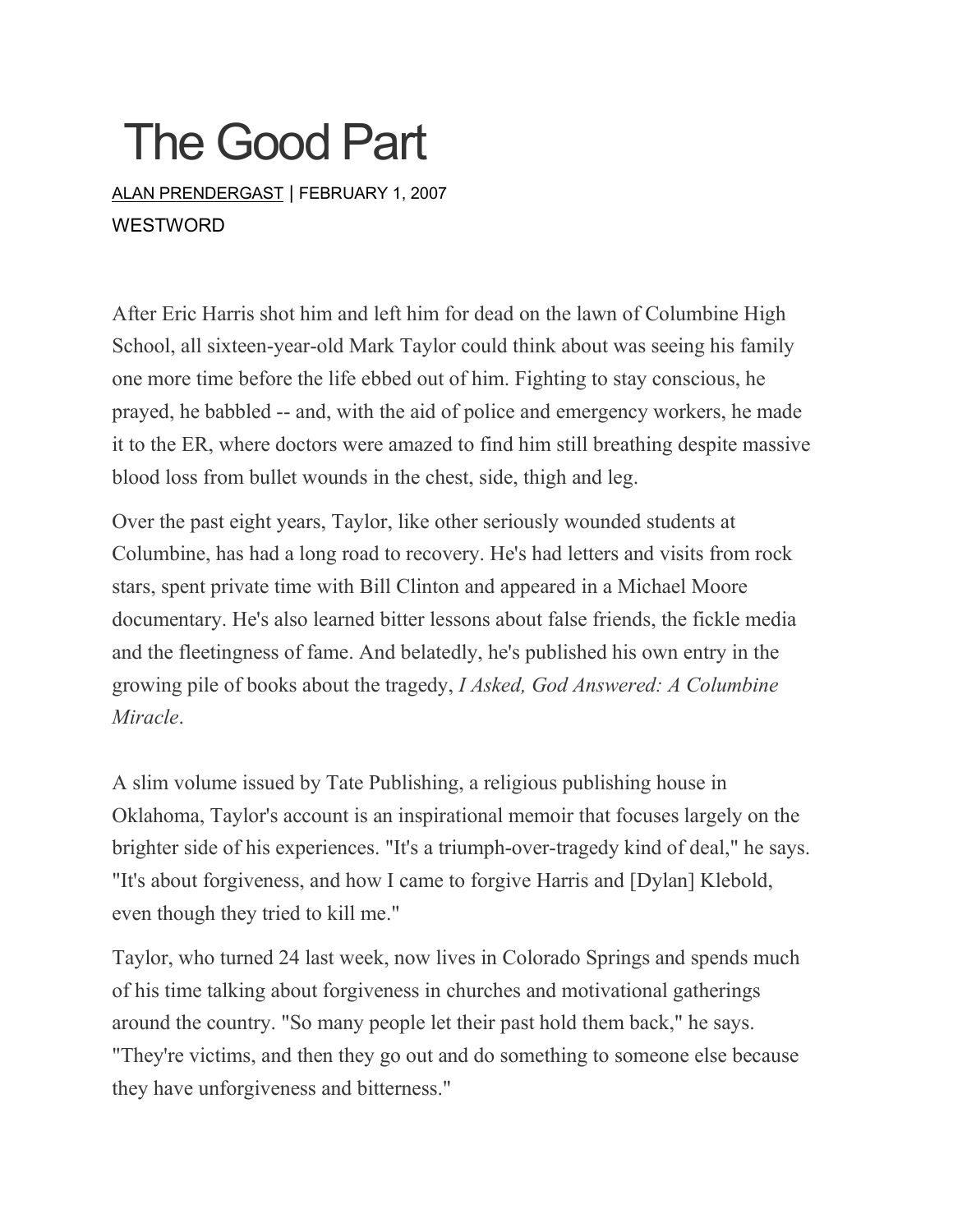The book gives little hint of the obstacles Taylor has faced in his own not-sodistant past. Despite the initial outpouring of support for Columbine families after the tragedy and the eventual government settlements awarded in various lawsuits, Taylor has struggled financially at times; his mother, Donna, says they were practically homeless at one point. He'd transferred to Columbine from a Christian school just a few weeks before the shootings and never returned to complete his education there, despite intense pressure from school officials to come back. (According to his book, a school-district lawyer even threatened to get an injunction to force him to attend Columbine.)

Just getting his book done involved some behind-the-scenes drama. A year-long collaboration with a family physician ended in a dispute over control of the publishing rights. A second deal with a writer at Oral Roberts University went sour, too. Finally, Taylor hired an attorney to draw up a contract with a ghostwriter, who's uncredited in the published volume.

Also unmentioned in the book is Taylor's role in the making of *Bowling for Columbine*, Michael Moore's 2002 documentary about the American gun culture that uses the Columbine shootings as a touchstone for reflection and polemics. Taylor and fellow students Brooks Brown and Richard Castaldo joined Moore for a crucial sequence dealing with Kmart selling ammo to minors ("Attention, Kmart Shoppers," July 12, 2001). Although the stunt shamed the company into changing its policies, Taylor doesn't have fond memories of Moore -- who, he says, used him and other Columbine survivors for his own purposes and then discarded them. "He lied to me on so many levels," Taylor says now. "He said that if I would be in his movie, he'd get me in front of the right people, help me make my own movies. He made promise after promise.... Man, he is something. You'd have to get to know him on a personal level."

But not all of Taylor's brushes with celebrity have been so dispiriting. He's been a guest of infomercial king Kevin Trudeau and shared his story with an audience of 5,000 or so assembled by a California Danish-maker. He's particularly proud of his